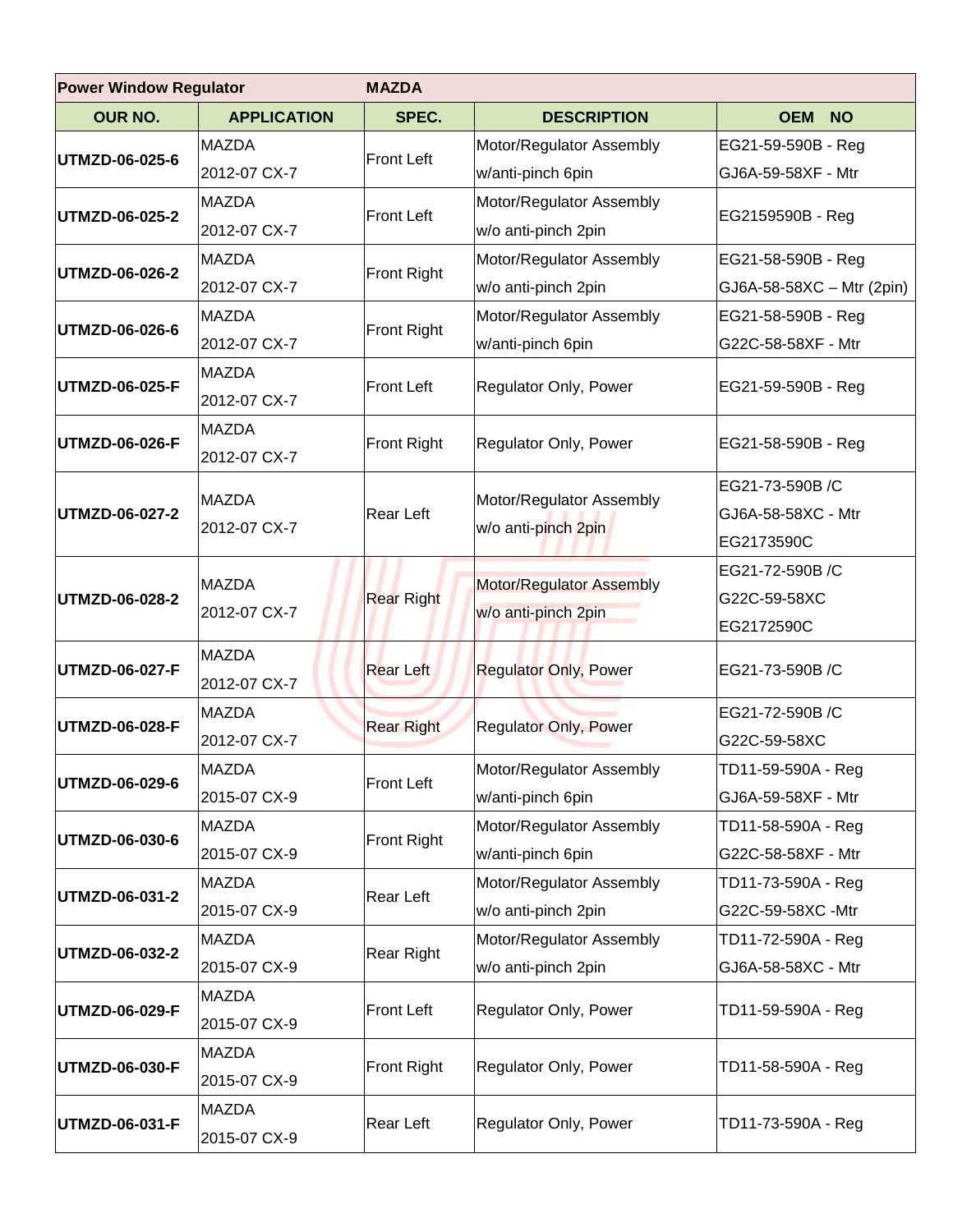| <b>Power Window Regulator</b> |                                                                     | <b>MAZDA</b>       |                                                    |                                        |  |
|-------------------------------|---------------------------------------------------------------------|--------------------|----------------------------------------------------|----------------------------------------|--|
| <b>OUR NO.</b>                | <b>APPLICATION</b>                                                  | SPEC.              | <b>DESCRIPTION</b>                                 | <b>OEM</b><br><b>NO</b>                |  |
| UTMZD-06-032-F                | <b>MAZDA</b><br>2015-07 CX-9                                        | Rear Right         | Regulator Only, Power                              | TD11-72-590A - Reg                     |  |
| <b>UTMZD-06-013</b>           | <b>MAZDA</b><br>2006-00 MPV                                         | <b>Front Left</b>  | Motor/Regulator Assembly                           | LC62-59-590D                           |  |
| UTMZD-06-014                  | <b>MAZDA</b><br>2006-00 MPV                                         | Front Right        | Motor/Regulator Assembly                           | LC62-58-590D                           |  |
| UTMZD-06-015                  | <b>MAZDA</b><br>2006-00 MPV                                         | Rear Left          | Motor/Regulator Assembly                           | LC62-73-590A                           |  |
| UTMZD-06-016                  | <b>MAZDA</b><br>2006-00 MPV                                         | Rear Right         | Motor/Regulator Assembly                           | LC62-72-590A                           |  |
| UTMZD-06-015-F                | <b>MAZDA</b><br>2006-00 MPV                                         | Rear Left          | Regulator Only, Power                              | LC62-73-590A                           |  |
| UTMZD-06-016-F                | <b>MAZDA</b><br>2006-00 MPV                                         | Rear Right         | Regulator Only, Power                              | LC62-72-590A                           |  |
| UTMZD-06-005                  | <b>MAZDA</b><br>PROTÉGÉ<br>1998-94<br><b>SEDAN</b><br>(323F)        | <b>Front Left</b>  | Motor/Regulator Assembly                           | <b>BC1E59560B</b><br><b>BC1E59590A</b> |  |
| UTMZD-06-006                  | <b>MAZDA</b><br><b>PROTÉGÉ</b><br>1998-94<br><b>SEDAN</b><br>(323F) | <b>Front Right</b> | Motor/Regulator Assembly                           | <b>BC1E58560B</b><br>BC1E58590A        |  |
| UTMZD-06-001-6                | <b>MAZDA</b><br>2011-09 RX-8                                        | <b>Front Left</b>  | Motor/Regulator Assembly<br>w/auto Up-Down<br>6pin | F15159590E - Reg<br>GJ6A-59-58XF - Mtr |  |
| UTMZD-06-002-6                | <b>MAZDA</b><br>2011-09 RX-8                                        | Front Right        | Motor/Regulator Assembly<br>w/auto Up-Down<br>6pin | F15158590D - Reg<br>G22C-58-58XF - Mtr |  |
| UTMZD-06-001-2                | <b>MAZDA</b><br>2008-04 RX-8                                        | <b>Front Left</b>  | Motor/Regulator Assembly<br>w/o auto Up-Down 2pin  | F15159590E - Reg<br>G22C-59-58XC -Mtr  |  |
| UTMZD-06-002-2                | <b>MAZDA</b><br>2008-04 RX-8                                        | <b>Front Right</b> | Motor/Regulator Assembly<br>w/o auto Up-Down 2pin  | F15158590D - Reg<br>GJ6A-58-58XC - Mtr |  |
| UTMZD-06-001-F                | <b>MAZDA</b><br>RX-8 2011-04                                        | <b>Front Left</b>  | Regulator Only, Power                              | F15159590E                             |  |
| UTMZD-06-002-F                | <b>MAZDA</b><br>RX-8 2011-04                                        | Front Right        | Regulator Only, Power                              | F15158590D                             |  |
| UTMZD-06-003                  | <b>MAZDA</b><br>2006-01 TRIBUTE                                     | <b>Front Left</b>  | Motor/Regulator Assembly                           | EC02-59-560H<br>2E11-259560AA          |  |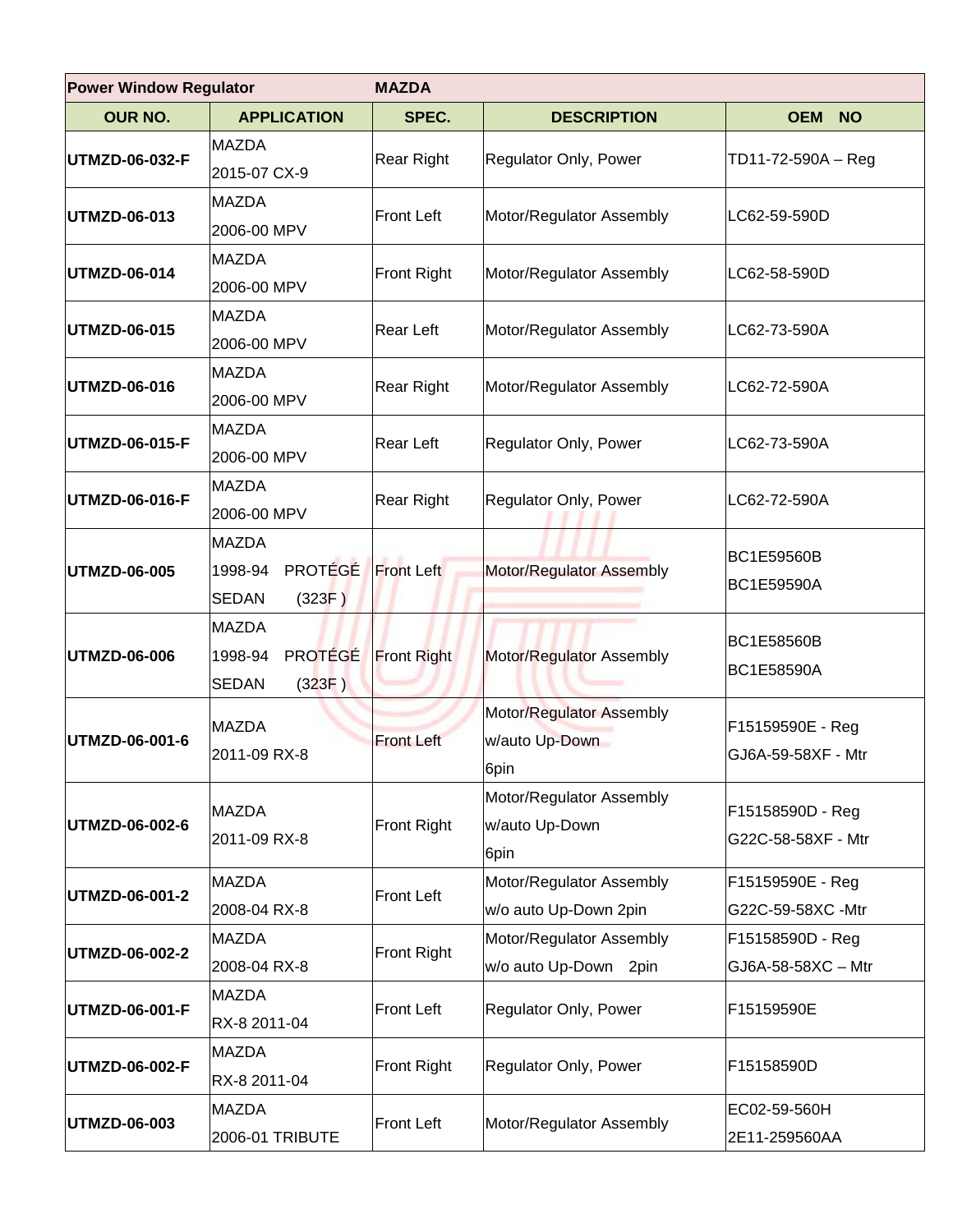| <b>Power Window Regulator</b> |                                  | <b>MAZDA</b>       |                                                    |                                                 |  |
|-------------------------------|----------------------------------|--------------------|----------------------------------------------------|-------------------------------------------------|--|
| <b>OUR NO.</b>                | <b>APPLICATION</b>               | SPEC.              | <b>DESCRIPTION</b>                                 | <b>OEM</b><br><b>NO</b>                         |  |
| UTMZD-06-004                  | <b>MAZDA</b><br>2006-01 TRIBUTE  | <b>Front Right</b> | Motor/Regulator Assembly                           | EC02-58-560H<br>EC02-58-560J<br>2E11-258560AA   |  |
| UTMZD-06-007                  | <b>MAZDA</b><br>2006-01 TRIBUTE  | Rear Left          | Motor/Regulator Assembly                           | EF9173560<br>EC03-73-560B<br>EF91-72-560A       |  |
| UTMZD-06-008                  | <b>MAZDA</b><br>2006-01 TRIBUTE  | <b>Rear Right</b>  | Motor/Regulator Assembly                           | EF9172560A<br>EF91-72-560A<br>EC02-58-560J      |  |
| UTMZD-06-009-2                | 2009-04 MAZDA 3<br>2008-03 AXELA | <b>Front Left</b>  | Motor/Regulator Assembly<br>w/o anti-pinch<br>2pin | BP4K-59-590A<br>G22C5958XC                      |  |
| UTMZD-06-010-2                | 2009-04 MAZDA 3                  | <b>Front Right</b> | Motor/Regulator Assembly<br>w/o anti-pinch<br>2pin | BP4K-58-590A<br>GJ6A5858XC                      |  |
| UTMZD-06-009-6                | 2009-04 MAZDA 3                  | <b>Front Left</b>  | Motor/Regulator Assembly<br>w/anti-pinch<br>6pin   | BP4K-59-590A<br>GJ6A5958XF(MRT)                 |  |
| UTMZD-06-010-6                | 2009-04 MAZDA 3<br>2008-03 AXELA | <b>Front Right</b> | Motor/Regulator Assembly<br>w/anti-pinch<br>6pin   | BP4K-58-590A<br>G22C5858XF(MRT)                 |  |
| UTMZD-06-011                  | 2009-04 MAZDA 3                  | <b>Rear Left</b>   | Motor/Regulator Assembly                           | BP4K-73-590E<br><b>BP4K73590E</b><br>GJ6A5858XC |  |
| UTMZD-06-012                  | 2009-04 MAZDA 3                  | <b>Rear Right</b>  | Motor/Regulator Assembly                           | BP4K-72-590E<br><b>BP4K72590E</b><br>G22C5958XC |  |
| UTMZD-06-009-F                | 2009-04 MAZDA 3<br>2008-03 AXELA | <b>Front Left</b>  | Regulator Only, Power                              | BP4K-59-590A                                    |  |
| UTMZD-06-010-F                | 2009-04 MAZDA 3                  | <b>Front Right</b> | Regulator Only, Power                              | BP4K-58-590A                                    |  |
| UTMZD-06-011-F                | 2009-04 MAZDA 3                  | Rear Left          | Regulator Only, Power                              | BP4K-73-590E                                    |  |
| UTMZD-06-012-F                | 2009-04 MAZDA 3                  | <b>Rear Right</b>  | Regulator Only, Power                              | BP4K-72-590E                                    |  |
| UTMZD-06-021-2                | 2015-06 MAZDA 5                  | <b>Front Left</b>  | Motor/Regulator Assembly<br>w/o anti-pinch<br>2pin | REG: C235-59-590B<br>MRT: G22C5958XC            |  |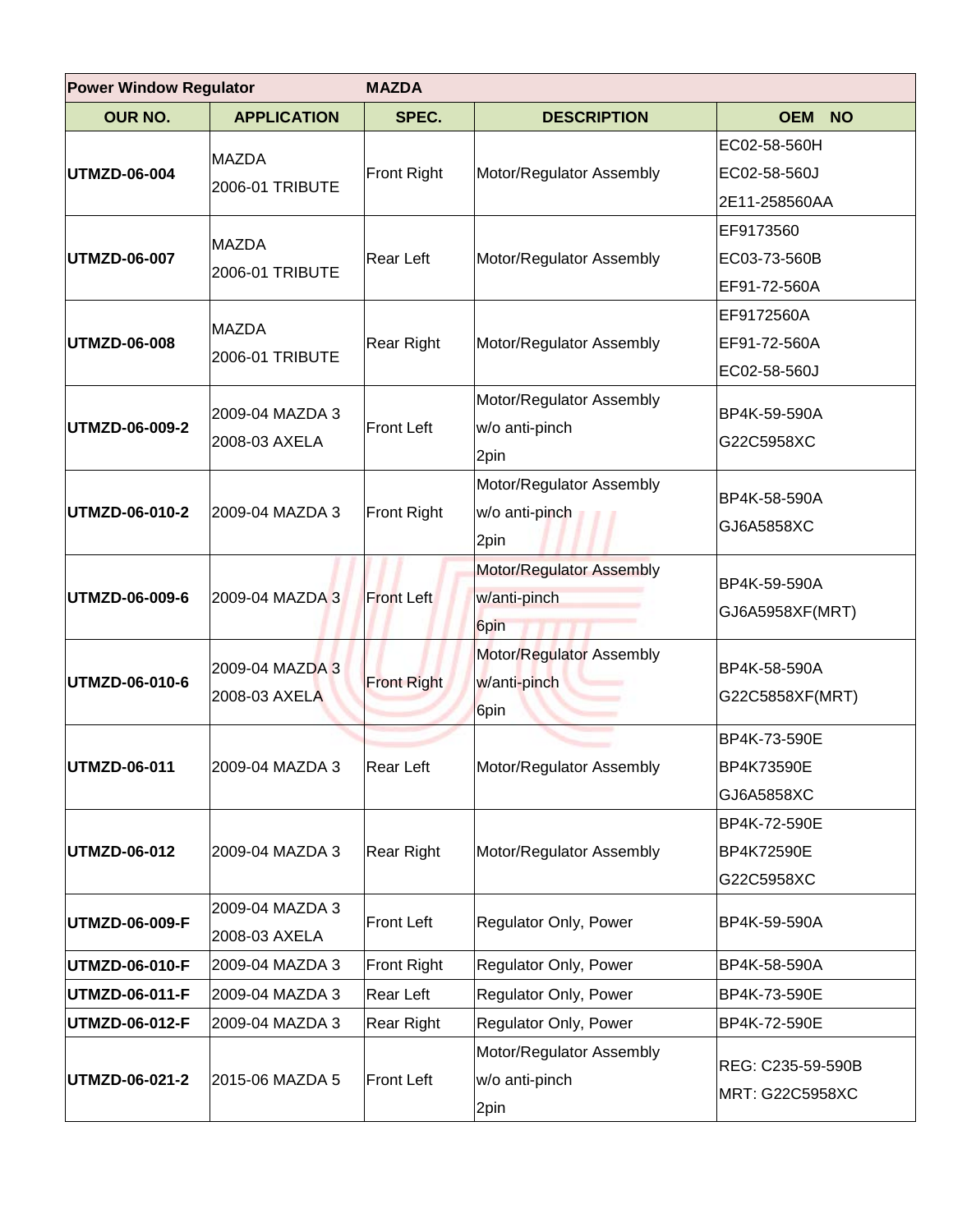| <b>Power Window Regulator</b> |                                  | <b>MAZDA</b>       |                                                    |                         |  |
|-------------------------------|----------------------------------|--------------------|----------------------------------------------------|-------------------------|--|
| <b>OUR NO.</b>                | <b>APPLICATION</b>               | SPEC.              | <b>DESCRIPTION</b>                                 | <b>OEM</b><br><b>NO</b> |  |
|                               |                                  |                    | Motor/Regulator Assembly                           | C235-58-590B            |  |
| UTMZD-06-022-2                | 2015-06 MAZDA 5                  | Front Right        | w/o anti-pinch                                     | GJ6A5858XC              |  |
|                               |                                  |                    | 2pin                                               |                         |  |
|                               |                                  |                    | Motor/Regulator Assembly                           |                         |  |
| UTMZD-06-021-6                | 2014-12 MAZDA 5                  | <b>Front Left</b>  | w/anti-pinch                                       | C235-59-590B            |  |
|                               |                                  |                    | 6pin                                               |                         |  |
|                               |                                  |                    | Motor/Regulator Assembly                           |                         |  |
| UTMZD-06-022-6                | 2013-06 MAZDA 5                  | Front Right        | w/anti-pinch                                       | C235-58-590B            |  |
|                               |                                  |                    | 6pin                                               |                         |  |
| UTMZD-06-023                  | 2010-06 MAZDA 5                  | Rear Left          | Motor/Regulator Assembly                           | C235-73-590A(B)         |  |
|                               |                                  |                    |                                                    | G22C5958XC              |  |
| UTMZD-06-024                  | 2010-06 MAZDA 5                  | Rear Right         | Motor/Regulator Assembly                           | C235-72-590A(B)         |  |
|                               |                                  |                    |                                                    | GJ6A5858XC              |  |
| UTMZD-06-021-F                | 2013-06 MAZDA 5                  | <b>Front Left</b>  | Regulator Only, Power                              | C235-59-590B            |  |
| UTMZD-06-022-F                | 2013-06 MAZDA 5                  | <b>Front Right</b> | <b>Regulator Only, Power</b>                       | C235-58-590B            |  |
| UTMZD-06-023-F                | 2010-06 MAZDA 5                  | <b>Rear Left</b>   | Regulator Only, Power                              | C235-73-590A(B)         |  |
| UTMZD-06-024-F                | 2010-06 MAZDA 5                  | <b>Rear Right</b>  | <b>Regulator Only, Power</b>                       | C235-72-590A(B)         |  |
|                               |                                  |                    | Motor/Regulator Assembly                           | GJ6A5958XF              |  |
| UTMZD-06-017-6                | 2008-03 MAZDA 6<br><b>ATENZA</b> | <b>Front Left</b>  | w/anti-pinch                                       | GJ6A59590G              |  |
|                               |                                  |                    | 6pin                                               | GK2A59590F              |  |
|                               | 2008-03 MAZDA 6<br><b>ATENZA</b> | <b>Front Right</b> | Motor/Regulator Assembly                           | G22C5858XF              |  |
| UTMZD-06-018-6                |                                  |                    | w/anti-pinch                                       | GJ6A58590G              |  |
|                               |                                  |                    | 6pin                                               | GK2A58590F              |  |
|                               | 2008-03 MAZDA 6<br><b>ATENZA</b> | <b>Front Left</b>  | Motor/Regulator Assembly<br>w/o anti-pinch<br>2pin | W/Turbo:                |  |
|                               |                                  |                    |                                                    | GJ6A-59-590G(D)         |  |
| UTMZD-06-017-2                |                                  |                    |                                                    | W/O Turbo:              |  |
|                               |                                  |                    |                                                    | GK2A-59-590F            |  |
| UTMZD-06-018-2                | 2008-03 MAZDA 6<br><b>ATENZA</b> | <b>Front Right</b> | Motor/Regulator Assembly<br>w/o anti-pinch<br>2pin | W/Turbo:                |  |
|                               |                                  |                    |                                                    | GJ6A-58-590G(D)         |  |
|                               |                                  |                    |                                                    | W/O Turbo:              |  |
|                               |                                  |                    |                                                    | GK2A-58-590F            |  |
| UTMZD-06-019                  | 2008-03 MAZDA 6<br><b>ATENZA</b> | Rear Left          | Motor/Regulator Assembly                           | G22C5858XF              |  |
|                               |                                  |                    |                                                    | GJ6A5858XC              |  |
|                               |                                  |                    |                                                    | GJ6A73590H              |  |
|                               |                                  |                    |                                                    | GK2A73590F              |  |